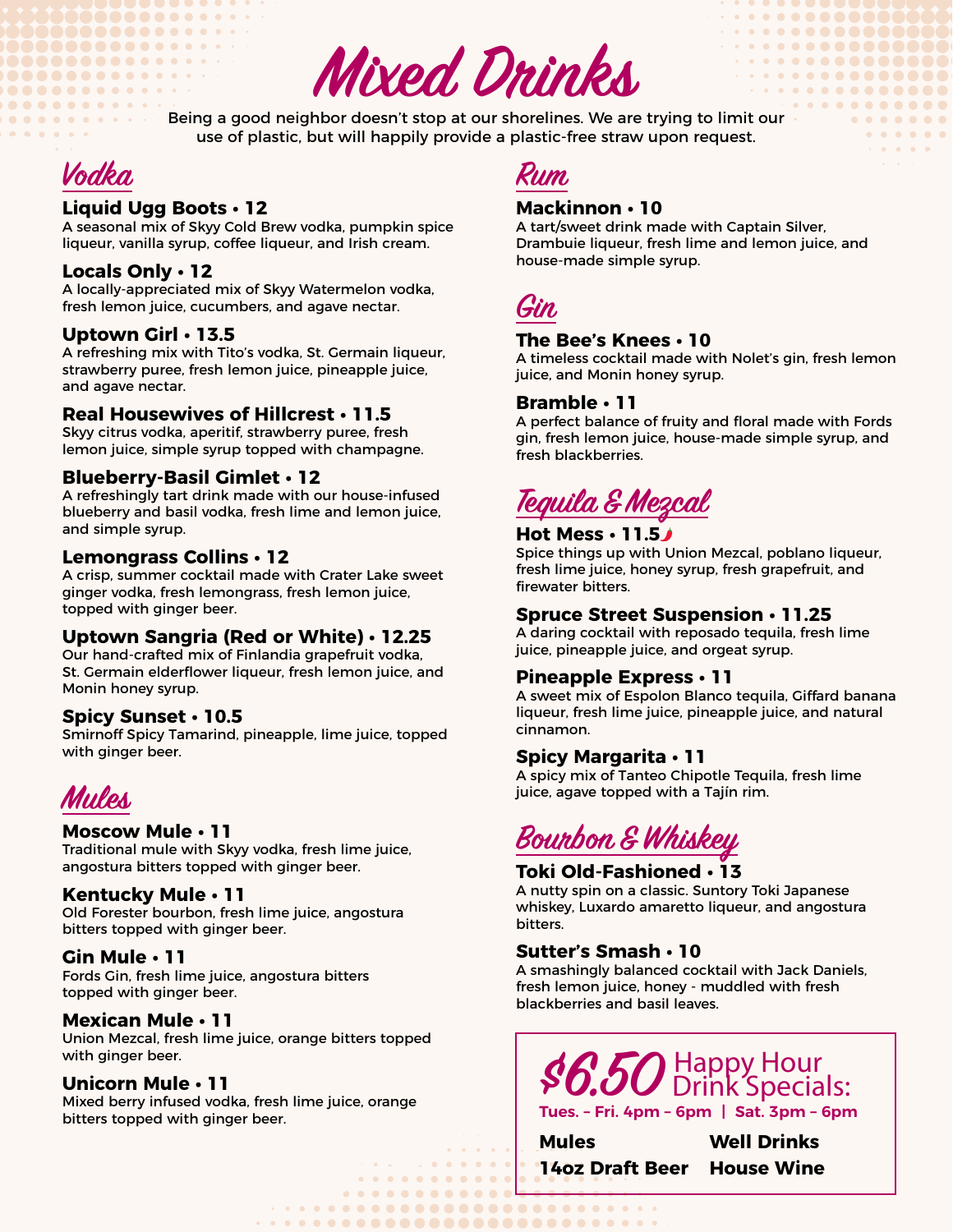**On Tap & Bottles Brunch Drinks**

**The Classics**

. . . . . . . . . . . . .

. . . . . . **. . . . . . . .** . . **...............** 

. . . . . . . . . . . . . .

**..........** 

> **Mimosa • 5** Stanford Champagne and orange juice.

**Bloody Mary • 7.5** Skyy Vodka and Zing-Zang bloody mary mix. Served with a salt & Tajin rim.

**Tito's Bloody Mary • 10** Tito's Vodka and Zing-Zang bloody mary mix. Served with a salt & Tajin rim.

**Michelada • 8** Draft Mexican Lager, lime juice, and Zing-Zang bloody mary mix. Served with a salt & Tajin rim.

**Mojito • 10** Captain Silver, lime juice, house-made simple syrup, and fresh mint.

**Champagne & Bubbles**

**BOTTLES**

**Stanford Brut • 12.5 Campo Viejo Rose • 15.5**

**SPLITS & GLASSES**

**Stanford Brut • 4 Banfi Maschio Prosecco • 8.5 Sofia Rose • 8.5**

**Drink Like a Fish**

**Phucket Bucket • 15** Malibu, Malibu lime, lemon and pineapple juice, and a splash of grenadine. Topped with soda and Sprite. Serves 1-2.

# **Hangover Cures**

**ADH DRINK • 11** Jameson Irish Whiskey, coffee liqueur, brewed coffee, Stout draft beer, and cream.

. . . . . . . . . . .

 $\begin{array}{cccccccccccccc} \bullet & \bullet & \bullet & \bullet & \bullet & \bullet & \bullet & \bullet & \bullet \end{array}$ 

. . . . . . . . . . . .

. . . **. . . . . . . .** 

**Beer-Mosa • 5** Miller High Life and a splash of orange juice.

**Morning Mojito • 10** Skyy Vodka, fresh mint, lime juice, and

pomegranate juice and topped with champagne. **Breakfast of Champions Shot • 10.5**

Bulleit Whiskey, Buttershots, orange juice, and a side of bacon.

**Man-Mosa • 10**

Old Forester Bourbon, fresh strawberries, and lemon juice. Topped with champagne.

## **Uptown Specialties**

**Champagne All-Day • 10** Skyy Citrus Vodka, lemon juice, and fresh strawberries. Topped with champagne.

#### **Orange Crush • 10**

Absolut Mandarin Vodka, orange liqueur, lime juice and orange juice. Topped with champagne.

#### **Lemonade by Queen B • 10**

El Jimador Tequila, fresh jalapeños, lemon juice, and agave nectar. Topped with lemon-lime soda.

**Spring Detox • 10** Fords Gin, St. Germain Liqueur, lemon and grapefruit juice.

**Spicy Sunset • 10.5** Smirnoff Spicy Tamarind, pineapple, lime juice, topped with ginger beer.

**Mexican Candy Shot • 8.5** Smirnoff Spicy Tamarind, watermelon pucker.

**St. Germain Champagne Sangria**

Secret family recipe.

**Glass • 10.5 Carafe • 20.5**

**Contract** *Contractor*  $\lambda = 0.01$  $. . . . . . . . . . . . . . . . . . . . . . . . . .$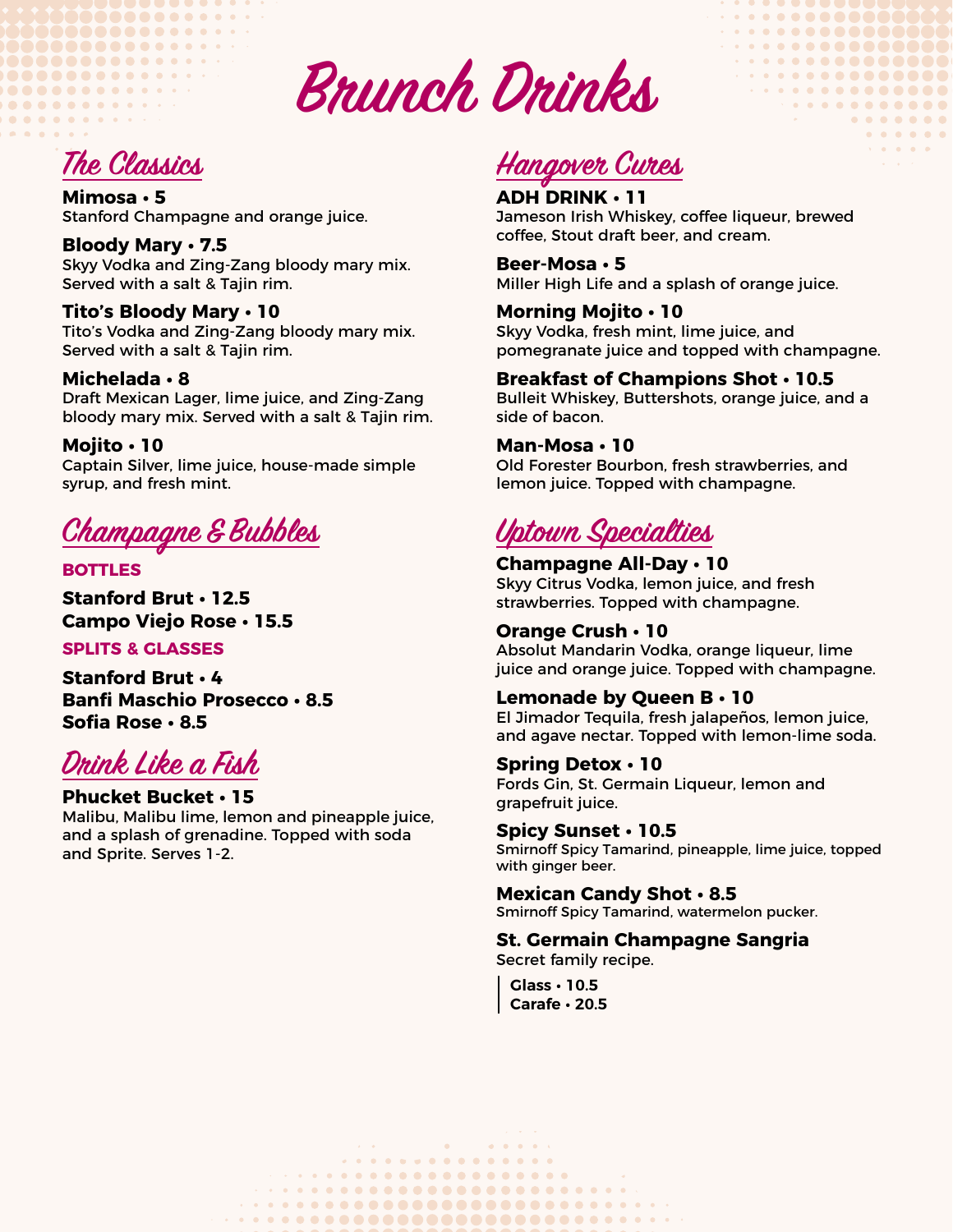**On Tap & Bottles**

| Beers on Tap                                                              | 10oz 14oz 20oz |                |              |
|---------------------------------------------------------------------------|----------------|----------------|--------------|
| 1. Stella Artois (AB InBev)<br>European Lager · 5.2% ABV                  | 6              | 8              | 10           |
| 2. Cali Creamin (Mother Earth)<br>Nitro Vanilla Cream Ale · 5% ABV        |                | 6.5 8.5        | 10.5         |
| 3. Angry Orchard<br>Hard Cider · 5% ABV                                   |                | $5.5$ 7.5      | 9.5          |
| 4. XOCOVEZA (Stone Brewing)<br>Milk Stout (Bourbon Barrel) · 10% ABV      | 8              | 10             |              |
| <b>5. Clouded Judgement (Bitter Brothers)</b><br>Hazy IPA · 6.3% ABV      | 6              | 8              | 10           |
| <b>6. Space Dust (Elysian)</b><br><b>IPA · 7.4% ABV</b>                   | 6.5            | 8.5            | 10.5         |
| <b>7. Tropicus (Black Plague)</b><br>Pale Ale · 6% ABV                    |                | $5.5\quad 7.5$ | 9.5          |
| 8. Mosaic Session IPA (Karl Strauss)<br>Session IPA · 5.5% ABV            | 5.             | 7              | 9            |
| 9. Wild Little Thing Sour (Sierra Nevada)<br>Slightly Sour Ale · 5.5% ABV | 6.5            | 8.5            | 10.5         |
| <b>10. Pacifico</b><br>Mexican Pilsner-Style Lager · 4.4% ABV             |                | 5.5 7.5        | 9.5          |
| <b>11. Sculpin (Ballast Point)</b><br>$IPA \cdot 7\%$ ABV                 |                | 6.5 8.5        | 10.5         |
| 12. Mango Cart (Colden Road)<br>Wheat Ale . 4% ABV                        | 6              | 8              | 10           |
| 13. Blue Moon (Blue Moon Brewing Co.)<br>Cerman-Style Wheat · 5.4% ABV    | 5.5            | 7.5            | 9.5          |
| 14. Orderville (Modern Times)<br>$IPA \cdot 7.2\%$ ABV                    |                | 5.5 7.5 9.5    |              |
| <b>15. Cucumber Crush (10 Barrel)</b><br>Cucumber Sour · 5% ABV           |                |                | 6.5 8.5 10.5 |
| <b>16. Bitter Bills Pils (Bitter Brothers)</b><br>Pilsner · 5.5% ABV      |                | 5.5 7.5 9.5    |              |
| 17. Drink This or The Bees Die (Duck Foot) 4<br>Honey Ale · 6.9% ABV      |                | 6              | 8            |
| 18. Balboa Blonde (Golden Road Brewing)<br>Blonde Ale · 4.8% ABV          |                | 4.5 6.5 8.5    |              |
| <b>19. Pale Ale (Stone Brewing)</b><br>Pale Ale · 5.4% ABV                |                |                | 6.5 8.5 10.5 |
| 20. Coors Light (Coors Brewing)<br>Light Lager · 4.2% ABV                 | 4              | 6              | 8            |

**. . . . . . . . . . . . . .** 

**...............**.

 $\begin{array}{cccccccccccccc} \bullet & \bullet & \bullet & \bullet & \bullet & \bullet & \bullet & \bullet & \bullet \end{array}$ 

**Bottled & Canned**

 $\cdot\cdot\cdot\cdot\cdot\cdot\cdot\cdot\cdot$ 

 $\bullet\hspace{0.1cm} \bullet\hspace{0.1cm} \bullet\hspace{0.1cm} \bullet\hspace{0.1cm} \bullet\hspace{0.1cm} \bullet\hspace{0.1cm} \bullet\hspace{0.1cm} \bullet\hspace{0.1cm} \bullet\hspace{0.1cm} \bullet\hspace{0.1cm} \bullet\hspace{0.1cm} \bullet\hspace{0.1cm} \bullet$ 

. . . . . **. . . . . . . .** 

 $\bullet\texttt{-}\bullet\texttt{-}\bullet\texttt{-}\bullet\texttt{-}\bullet\texttt{-}\bullet\texttt{-}\bullet\texttt{-}$  $\bullet$  . . . . . . . . . . .

 $0 0 0 0 0 0 0 0$ 

 $\begin{array}{cccccccccccccccccc} \bullet & \bullet & \bullet & \bullet & \bullet & \bullet & \bullet & \bullet & \bullet \end{array}$ 

 $\label{eq:2.1} \mathbf{a} = \mathbf{a} + \mathbf{a} + \mathbf{a} + \mathbf{a} + \mathbf{a}$ . **. . . . . . . .** .  $\cdot\cdot\cdot\cdot\cdot\cdot\cdot\cdot\cdot$  $\cdot\cdot\cdot\cdot\cdot\cdot\cdot\cdot\cdot\cdot\cdot$  $\cdot\cdot\cdot\cdot\cdot\cdot\cdot\cdot\cdot\cdot$ 

| <b>Bud Light (AB InBev)</b><br>American Light Lager · 4.2% ABV<br>12 oz. Can               | 6   |
|--------------------------------------------------------------------------------------------|-----|
| <b>COrona</b> (Grupo Modelo)<br>Pale Lager · 3.6% ABV<br>12 oz. Bottle                     | 6.5 |
| <b>Miller High Life (Miller Coors)</b><br>American-Style Lager · 4.6% ABV<br>12 oz. Bottle | 6   |
| <b>Blood Orange Mint (Juneshine)</b><br>Hard Kombucha · 6% ABV<br>16 oz. Can               | g   |
| <b>Trulys • Tropical Mix</b><br>Hard Seltzer · 5% ABV<br>12 oz. Can                        |     |
| <b>High Noon Watermelon</b><br>Hard Seltzer · 4.5% ABV<br>12 oz. Can                       |     |